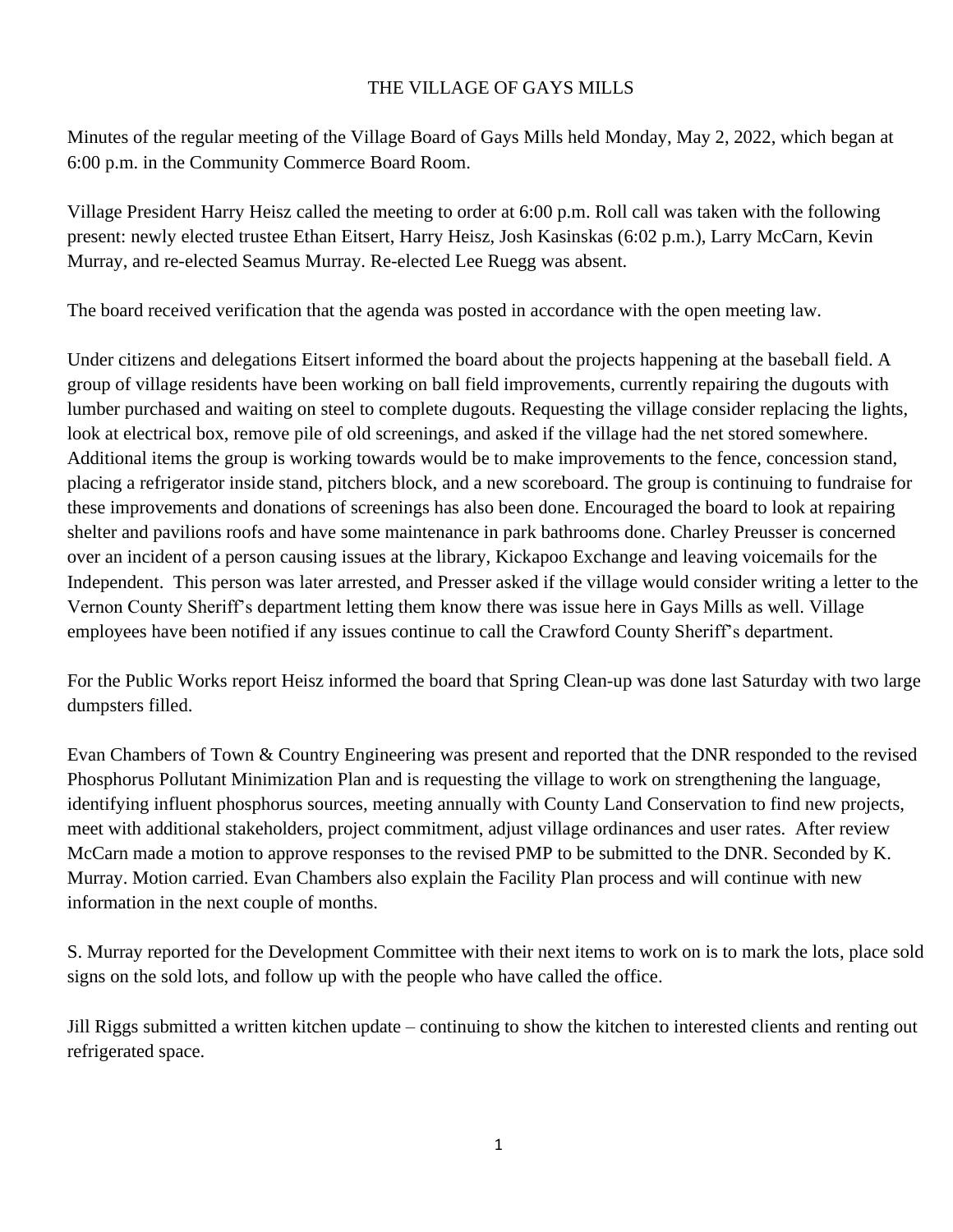McCarn made a motion to approve the board meeting minutes of April 4, 2022. Seconded by K. Murray. Motion carried.

McCarn made a motion to approve payment of the bills as listed in the monthly expense report. Seconded by K. Murray. Motion carried.

No old business.

Under new business the board received an Offer to Purchase Lot 27 of 1st Addition to North Mills. The Offer to Purchase was reviewed by Eric Hagen of Boardman Clark with recommendations of adding parcel number, legal description, and property condition disclosure requirements. McCarn made a motion to accept Offer to Purchase Lot 27. Seconded by S. Murray. Motion carried.

The board reviewed the sewer connection waiver made back in 2017 which waived any village sewer fees for existing residents on their own sewer system wishing to change to village sewer. The waiver expires July 1, 2022, and since 2017 four residents have connected to village sewer. There are other residents who have made arrangement with contractors but are unable to complete due to scheduling issues. After discussion K. Murray made a motion to allow any interested residents who plans to connect to the sewer to complete the sewer connection permit within 90 days (end of July) which will waiver all connection fees as long as sewer connection is complete within three years (August 1, 2025). Seconded by McCarn. Motion carried.

Board committees were assigned: Finance Committee – \*Harry Heisz, Ethan Eitsert, Josh Kasinskas, Larry McCarn, Kevin Murray, Seamus Murray, and Lee Ruegg; Personnel Committee – \*Harry Heisz, Ethan Eitsert, Josh Kasinskas, Larry McCarn, Kevin Murray, Seamus Murray and Lee Ruegg; Road and Streets Committee – Ethan Eitsert, Lee Ruegg, and Seamus Murray; Utilities Committee – Lee Ruegg, Seamus Murray, and Kevin Murray; Public Safety – \*Harry Heisz, Josh Kasinskas, and Larry McCarn; Public Property and Cemetery – Ethan Eitsert, Harry Heisz, and Kevin Murray; Library Board – Lee Ruegg; Board of Review – Harry Heisz, Larry McCarn, and Dawn McCann. President Pro Tem – Larry McCarn; Development Committee - \*Josh Kasinskas, Larry McCarn, and Seamus Murray; Swimming Pool Committee - \*Josh Kasinskas, Ethan Eitsert, and Lee Ruegg.

K. Murray made a motion to approve an Operator's License for Kelly Olson and to approve a temporary Class "B" and "Class B" license for Kickapoo Cultural Exchange on May 7, 2022, at the Mercantile Building. Seconded by McCarn. Motion carried.

No action on Folk Festival temporary license.

The board discussed having the dam buildings removed from the west side of the Kickapoo River. Recommended before anything is done is to have a plan of what could be placed back in that location such as handicap fishing. Heisz will follow up with DNR.

Heisz will get prices for new board room chairs and bring back to board.